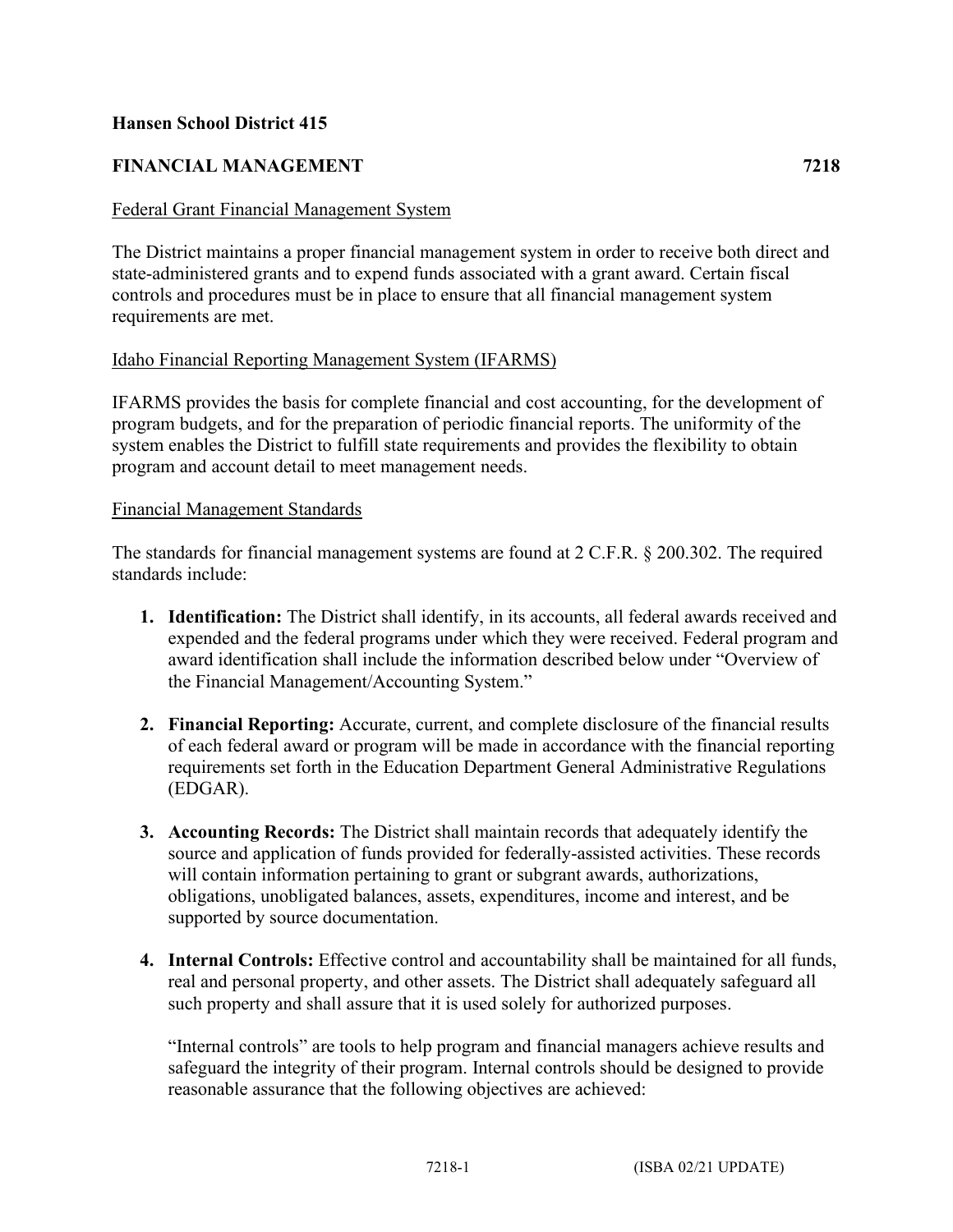- A. Effectiveness and efficiency of operations;
- B. Adequate safeguarding of property;
- C. Assurance property and money is spent in accordance with grant program and to further the selected objectives; and
- D. Compliance with applicable laws and regulations.
- **5. Budget Control:** Actual expenditures or outlays shall be compared with budgeted amounts for each federal award.
- **6. Cash Management:** The District shall maintain written procedures to implement the cash management requirements found in EDGAR. See Policy 7450.
- **7. Allowable Costs:** The District shall maintain written procedures for determining allowability of costs in accordance with EDGAR. See Policy 7320 and Procedure 7320P.

### Overview of the Financial Management/Accounting System

The District accounting system is established to present, with full disclosure, the financial position and results of the financial operations of the District in conformity with generally accepted accounting principles. The accounting system currently used is 2M. The system is in compliance with IFARMS, as required by Idaho statute. IFARMS shall be used as the basis for developing program budgets and the preparation of periodic financial reports. The District Business Manager shall be responsible for managing budgets and accounts payable. As required by 34 CFR 200.302, the District shall maintain on file award letters that include Catalog of Federal Domestic Assistance (CFDA) titles and numbers, federal award identification numbers and years, names of the federal awarding agencies, and the name of the State Department of Education (the pass-through entity), for each federal award. The funds are given unique identification numbers in the IFARMS system.

The Business Manager shall be responsible for preparing financial reports, as required for local, state, and federal agencies, for review and approval by the Board of Trustees. The financial reports shall reflect the financial activity and status of the District. These reports shall include monthly and cumulative expenditures, program budgets, and balances remaining.

### Budgeting

**The Planning Phase: Meetings and Discussions: Before Receiving the Grant Award Notice (GAN):** The Superintendent, assisted by the Business Manager, shall be responsible for initial federal grant budget development. Initial budget development shall be based upon estimates of federal program award amounts as provided by the State Department of Education, as well as input from program and administrative staff with respect to individual program staff needs, number and assignments of paraprofessionals relative to program allocations, and need for instructional supplies and equipment. The primary considerations of initial budget development shall be the educational needs of students and the availability of existing District resources for meeting these needs.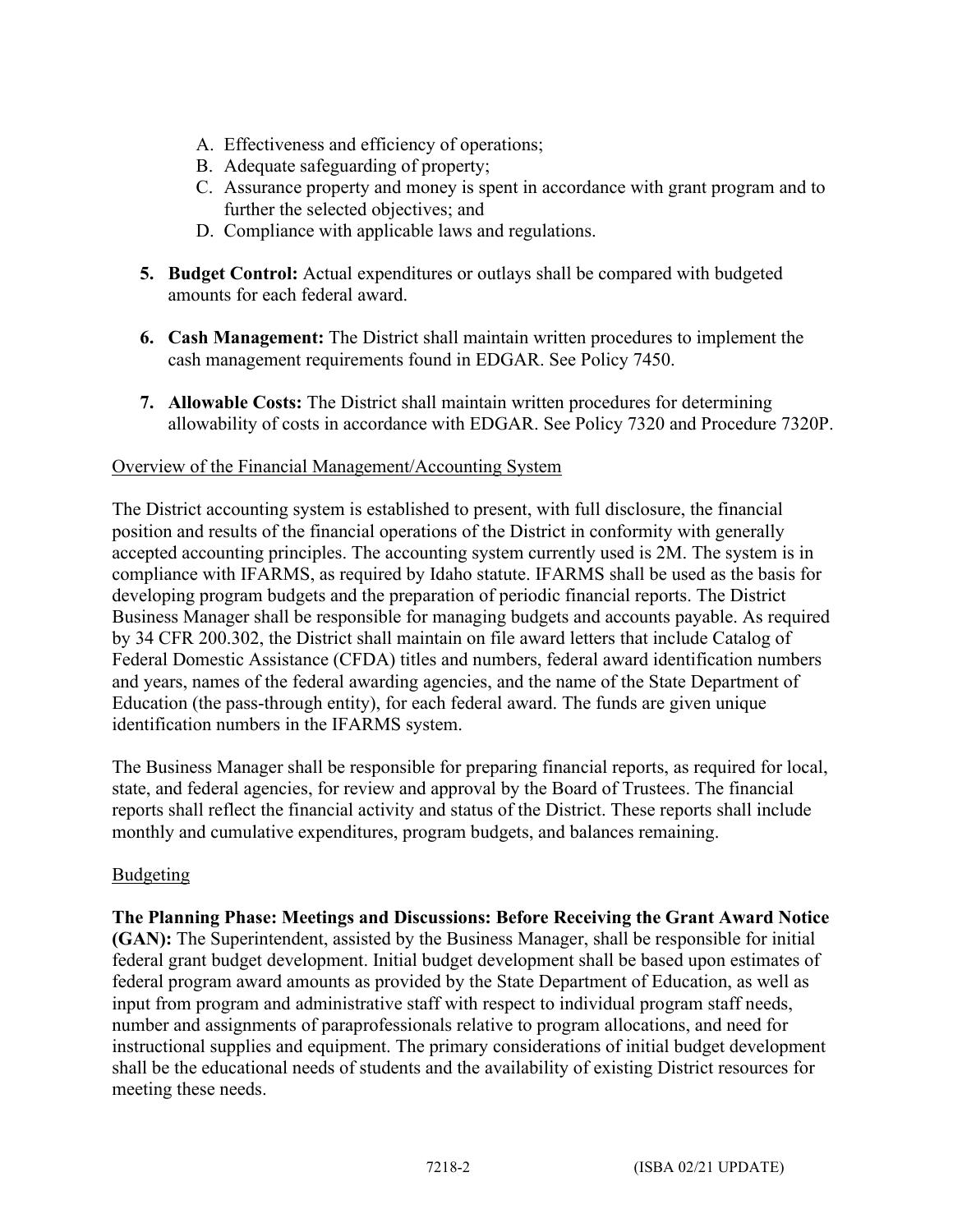Budgets shall be prepared and presented in a format that clearly identifies revenue sources and amounts and budgeted expenditures, in accordance with IFARMS accounting codes, and shall be open for public inspection.

The Superintendent shall present the proposed budget to the Board for final approval of the budget and the policies reflected therein, such as proposed changes or additions to instructional programs and proposed salary schedules. Consideration of the proposed budget shall take place in an open meeting with opportunity for public comment. The approved budget shall be included in the minutes of the Board as documentation of its acceptance and approval.

**After Receiving the GAN:** If the Superintendent determines that final program allocations necessitate revisions to program budgets, he or she, assisted by the Business Manager with input from federal programs staff, shall discuss, review, and propose budget revisions. If proposed revisions require amendment proposals, the Superintendent will follow protocols of the amendment process.

**Amending the Budget:** The Superintendent shall review and approve any necessary budget amendments and shall submit those amendments to the Board at least seven days in advance of the meeting at which the amendment will be considered. The Board shall have final approval of the amended budget and consideration of the proposed budget shall take place in an open meeting with opportunity for public comment. The approved amended budget shall be included in the minutes of the Board of Trustees as documentation of its acceptance and approval.

**Budget Control:** The Business Manager shall prepare monthly financial reports that monitor budget performance by comparing actual to budgeted revenues and expenditures. Monthly financial reports indicate budgeted amounts, monthly expenditures, year-to-date-expenditures and percentage of budget spent. The Superintendent shall review these reports for the preceding month prior to presentation to the Board.

### Accounting Records

The Business Manager shall be responsible for the maintenance of accounting records. Electronic accounting records are maintained in the 2M software, and paper records are maintained on file in the District office. All accounting records shall be reviewed by the District Superintendent and, where appropriate and required, the Board. The District chart of accounts and financial reports shall be established and maintained in accordance with Generally Accepted Accounting Principles (GAAP) and IFARMS, as required by Idaho Code. Accounting records shall be available for public inspection at any time.

### Spending Grant Funds

In determining what items will be included in individual program budgets, the Business Manager and the Superintendent will follow the federal cost principles and individual program statutes and regulations, as the basis for determining whether individual expenditures are allowable.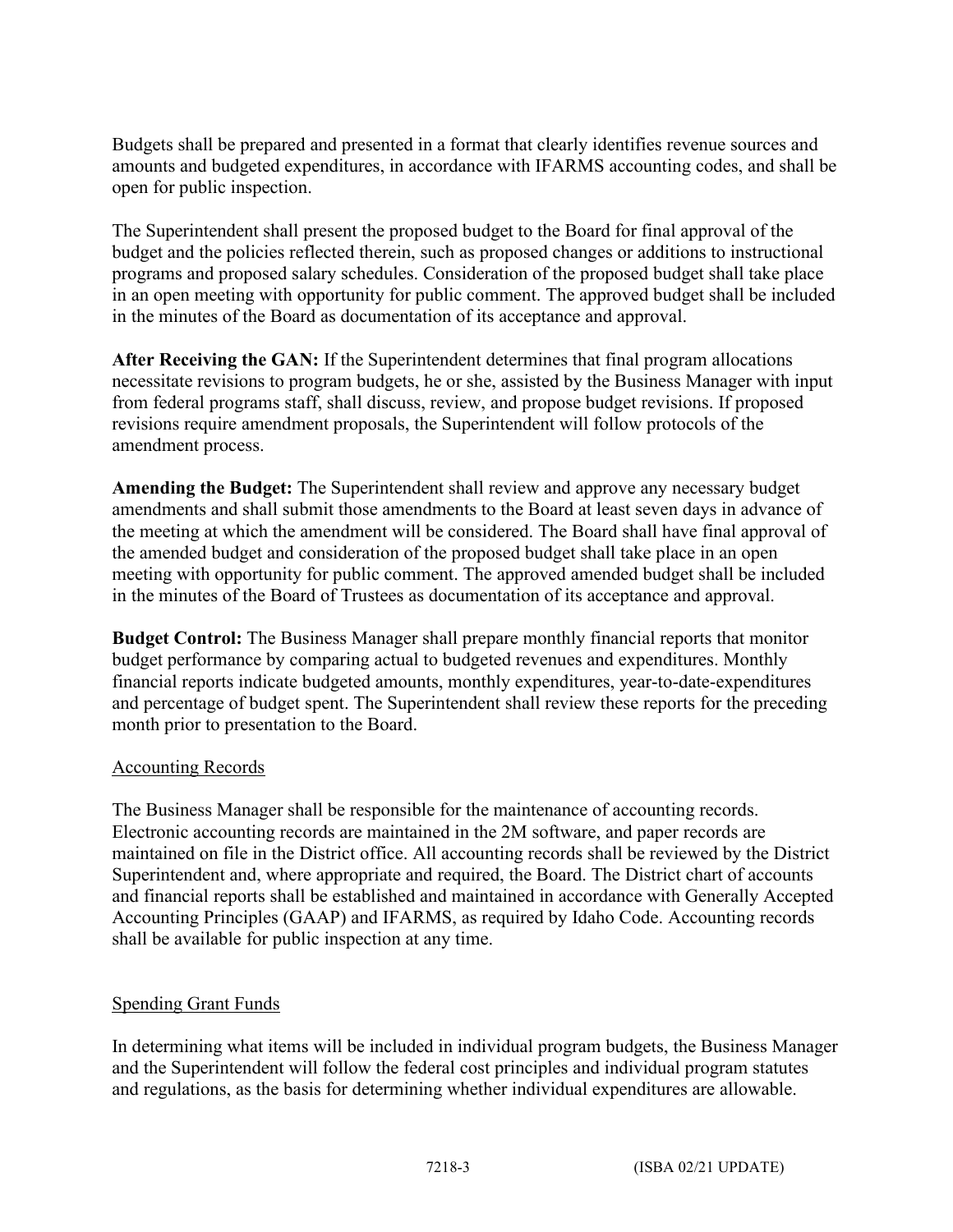While developing and reviewing the grant budget, the District will keep in mind the difference between direct costs and indirect costs.

# **Direct and Indirect Costs:**

1. **Determining Whether a Cost is Direct or Indirect:** Direct costs are those costs that can be identified specifically with a particular final cost objective, such as a federal award, or other internally or externally funded activity, or that can be directly assigned to such activities relatively easily with a high degree of accuracy.

Indirect costs are those that have been incurred for a common or joint purpose benefiting more than one cost objective, and not readily assignable to the cost objectives specifically benefitted, without effort disproportionate to the results achieved.

Costs incurred for the same purpose in like circumstances shall be treated consistently as either direct or indirect costs.

Identification with the federal award rather than the nature of the goods and services involved is the determining factor in distinguishing direct from indirect costs of Federal awards. Typical costs charged directly to a Federal award are the compensation of employees who work on that award, their related fringe benefit costs, the costs of materials, and other items of expense incurred for the Federal award.

The salaries of administrative and clerical staff shall normally be treated as indirect costs. Direct charging of these costs may be appropriate only if all of the following conditions are met:

- A. Administrative or clerical services are integral to a project or activity;
- B. Individuals involved can be specifically identified with the project or activity;
- C. Such costs are explicitly included in the budget or have the prior written approval of the federal awarding agency; and
- D. The costs are not also recovered as indirect costs.
- 2. **Indirect Cost Rate:** It is at the discretion of the Hansen School District 415 to use the indirect cost rate. It is the normal policy of the District not to take indirect costs on federal awards. If the District elects to take indirect costs, it shall follow the procedures for calculating the indirect cost rate prescribed by the State Department of Education and apply the policies and procedures outlined in the federal regulations as described below.
- 3. **Applying the Indirect Cost Rate:** Once the District has an approved indirect cost rate, the percentage is multiplied against the actual direct costs (excluding distorting items such as equipment, contracts in excess of \$30,000 pass-through funds, etc.) incurred under a particular grant to produce the dollar amount of indirect costs allowable to that award.